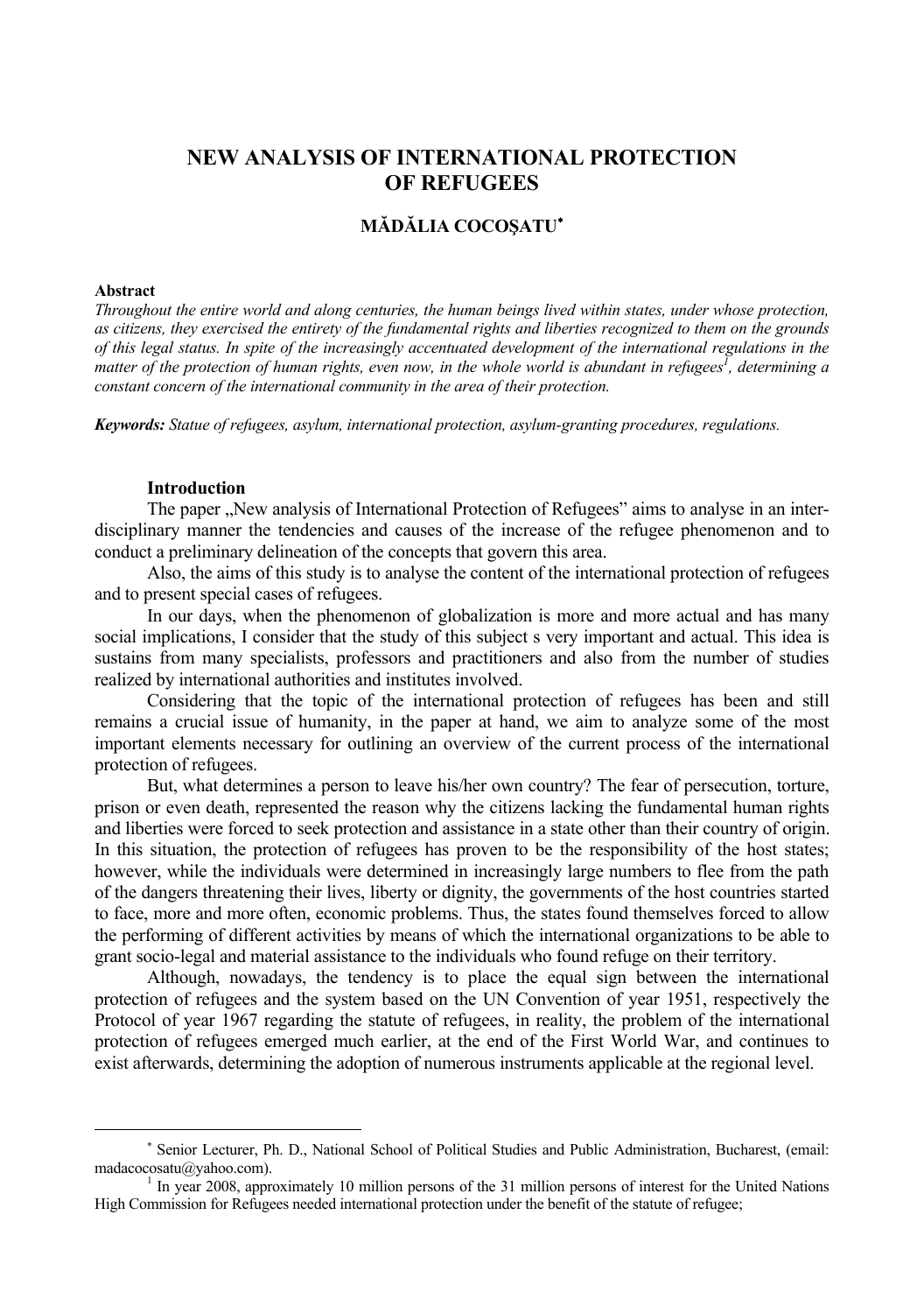# **1. CONCEPTUAL OUTLINING REGARDING THE STATUTE OF REFUGEES**

Establishing the fact that, within the national regulations adopted in the matter of refugees, there is the tendency to put the equal sign between the state of the refugee, the statute of the immigrant and the statute of the asylum seeker<sup>2</sup>, the analysis of the international protection of refugees based on the UN Convention of year 1951 cannot be debated correctly and comprehensively without making a precise outline of the concepts governing this field.

Thus, a first step in the analysis of the problematic of the international protection of refugees will be represented by the differentiation of the statute of refugee in the wider frame of the migration process and in comparison to the right to asylum.

Population mobility at the world level is an economic and social phenomenon which has significantly increased in the last decade of the  $20<sup>th</sup>$  century. Thus, at the level of the European continent, the fall of the Iron Curtain in year 1989 and the breaking of the Soviet Union in year 1991 marked the best moment in which men, women and children chose to leave their own countries and to migrate towards the western states. Faced with the numerous waves of migrants, the western states were forced to adopt a new policy regarding the statute of aliens, characterized by the diminishing of the number of assistance programs for the refugees, which no longer allowed for a clear differentiation between them and migrants. From the interpretation of the dispositions comprised in the UN Convention of year 1951 regarding the conditions a person must fulfill in order to be granted the statute of refugee and, implicitly, in order to benefit from international protection<sup>3</sup>, it is derived the fact that the persons willingly leaving their country of origin as a result of economic conditions, famine, natural disasters, cannot benefit of this statute. Therefore, while the majority of migrants travel in order to improve their life standard, level of education, or in order to join their family members, the refugees are those who were forced to leave their countries of origin, because of the persecutions they were subjected to. We consider, however, that, when they can demonstrate the fact that the precarious economic situation in which they lived in their country of origin is a result of the persecution resulted from discrimination, oppression or breach of human rights, capable of putting their life or liberty in danger, the migrants can be granted the statute of refugees.

The statute of the refugee must not be mistaken for that of the asylum petitioner or for the right to asylum, per say. The refugee is the person who, recognized through the prism of "justified fears of being persecuted due to the race, religion, nationality, belonging to a certain social group or his/her political opinions, is outside the country whose citizenship he/she holds and who cannot or, because of this fear, does not wish to have the protection of that country; or who, not having any citizenship and being outside the country where he/she had his/her usual residence as a consequence of such events, cannot or, because of the respective fear, does not wish to return"<sup>4</sup>, benefits of the right to asylum. The right to asylum is recognized at the international level as having a special importance in the field of refugees because it ensures both a framework for protection, and the guarantee that solutions will be sought with respect to their situation. If the statute of the refugees is regulated at the international level by means of the UN Convention of year 1951, which comprises dispositions regarding the procedure for granting the statute, the refugee' rights and obligations, the termination, withdrawal or annulment of the privileged statute, the asylum institution is regulated only at the national level and in some regional conventions<sup>5</sup>. However, it must be mentioned that the granting of the statute of refugee and of the right to asylum does not automatically derive from the

 $\overline{\phantom{a}}$ <sup>2</sup> According to Law no. 122/2006 regarding asylum in Romania, published in the Official Gazette no. 428 of May  $18^{th}$ , 2006, rectified in the Official Gazette no. 68 of January  $29^{th}$ , 2007, last modified through Law no. 280/2010, published, in its turn, in the Official Gazette no. 888 from the date of December  $30<sup>th</sup>$ , 2010, which regulates the statute of refugees;

 $3$  See infra p. 25-29;

<sup>4</sup> According to art. 1 letter A para. 2 of the UN Convention of year 1951;

<sup>&</sup>lt;sup>5</sup> According to art. 22 para. 7 of the American Convention of Human Rights, art. 27 of the American Declaration on the Rights and Duties of Man, art. 12 para. 3 of the African Charter on Human and Peoples' Rights;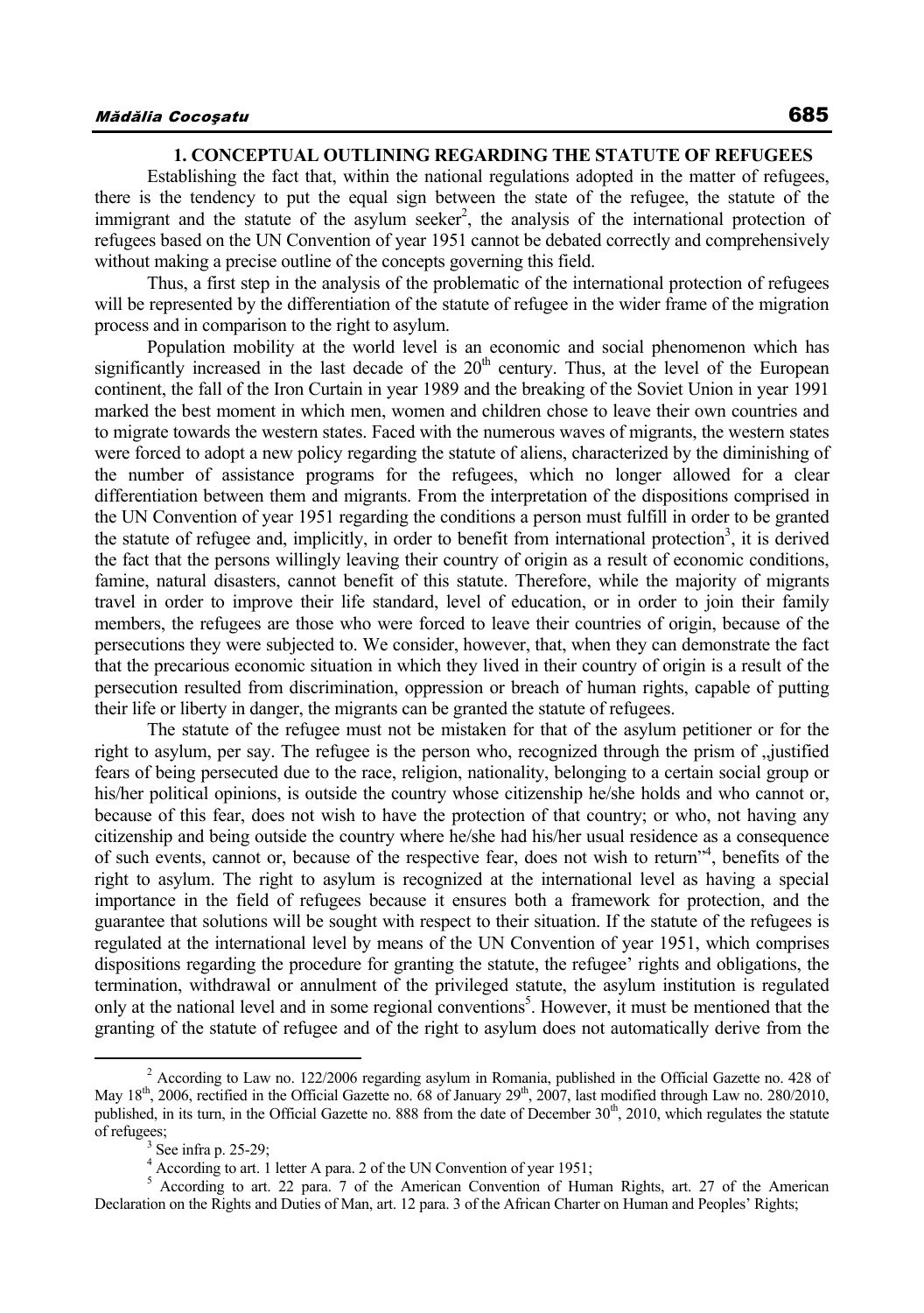fulfillment of the conditions listed in art. 1 letter A para 2. of the UN Convention of year 1951. Thus, any person who has committed a crime against peace, a war crime or a crime against humanity, a serious common law crime outside the recipient country, respectively facts contrary to the UN goals and principles, will be excluded from the protection granted on the basis of this international  $document<sup>6</sup>$ .

On the other side, the asylum seeker is a generic term which designates the person who has not yet benefitted from a final decision regarding his/her application to determine the statute of refugee; the term can include either a person who has not submitted an application yet, or a person who submitted an application and is waiting for an answer. In spite of the fact that the asylum seeker is not recognized as refugee, in his/her favour is consecrated the principle of not returning as derived from the dispositions of the UN Convention of year 1951, principle which will be detailed in the pages that follow. Therefore, the asylum seeker benefits from the right to not be returned from the moment of submitting the petition and until when it will be examined equitably.

Therefore, in order to benefit of the international protection consecrated by the UN Convention of year 1951, a person, who is not on the territory of the country whose citizenship he/she holds or on whose territory he/she has his/her usual residence, as a consequence of a justified fear of being persecuted due to the race, religion, nationality, belonging to a certain social group or as a result of his/her political opinions, must go through the following steps: asylum seeker, refugee, beneficiary of the asylum right.

# **2. THE CONTENT OF THE INTERNATIONAL PROTECTION OF REFUGEES 2.1. Access to the territory and access to asylum-granting procedures**

At the international level, an important role in the protection of human rights belongs to the activities performed by the High Commission.

According to art. 35 of the UN Convention of year 1951 and to art. 2 of the Protocol of year 1967 regarding the statute of refugees in the burden of the signing states is established the obligation to apply the dispositions of the Convention and of the Protocol, under the careful supervision of the High Commission. The persons of interest for the High Commission, for whom it is obligated to ensure the fundamental rights, are both the refugees and the related groups, such as the asylum seeker or the voluntarily repatriated refugee. The practical modalities for achieving this objective start with the safe admission to the territory of a state of the asylum seeker, where he/she can exercise his/her right to have access to the procedures for granting asylum and continue with the identification of sustainable solution such as local integration, resettlement, or voluntary repatriation. In this sense, the Executive Committee of the High Commission acknowledged the need for the national governments, the High Commission, respectively the entire international community to continue to answer to the need for asylum and assistance of refugees, until finding sustainable solutions<sup>7</sup>.

The access to the territory of a signing state of the UN Convention of year 1951 is performed, as previously indicated, on the basis of the principle of non-return, non-discrimination, respectively family unity. What needs certain nuances and explanations in this matter is the access to the asylum granting procedure. Although there is no unitary legislation at the level of the signing states and the UN Convention of year 1951 does not expressly regulate the procedure for granting asylum, the High Commission has issued certain recommendations. In this sense, it was established that within the asylum granting procedure, an essential element is represented by the personal documents with the role of proving the identity and statute of the protected person. From this point of view, the asylum applicants must benefit of legal assistance and representation, in order to submit the asylum petition as soon as possible. On the basis of the asylum petition, the applicants will benefit of an identity document and of the proof to have submitted the petition, which will allow them access to the

 <sup>6</sup>  $<sup>6</sup>$  According to art. 1 letter F of the UN Convention of year 1951;</sup>

<sup>7</sup> UNHCR, Conclusion on International Protection, (Geneva, 2000), p.1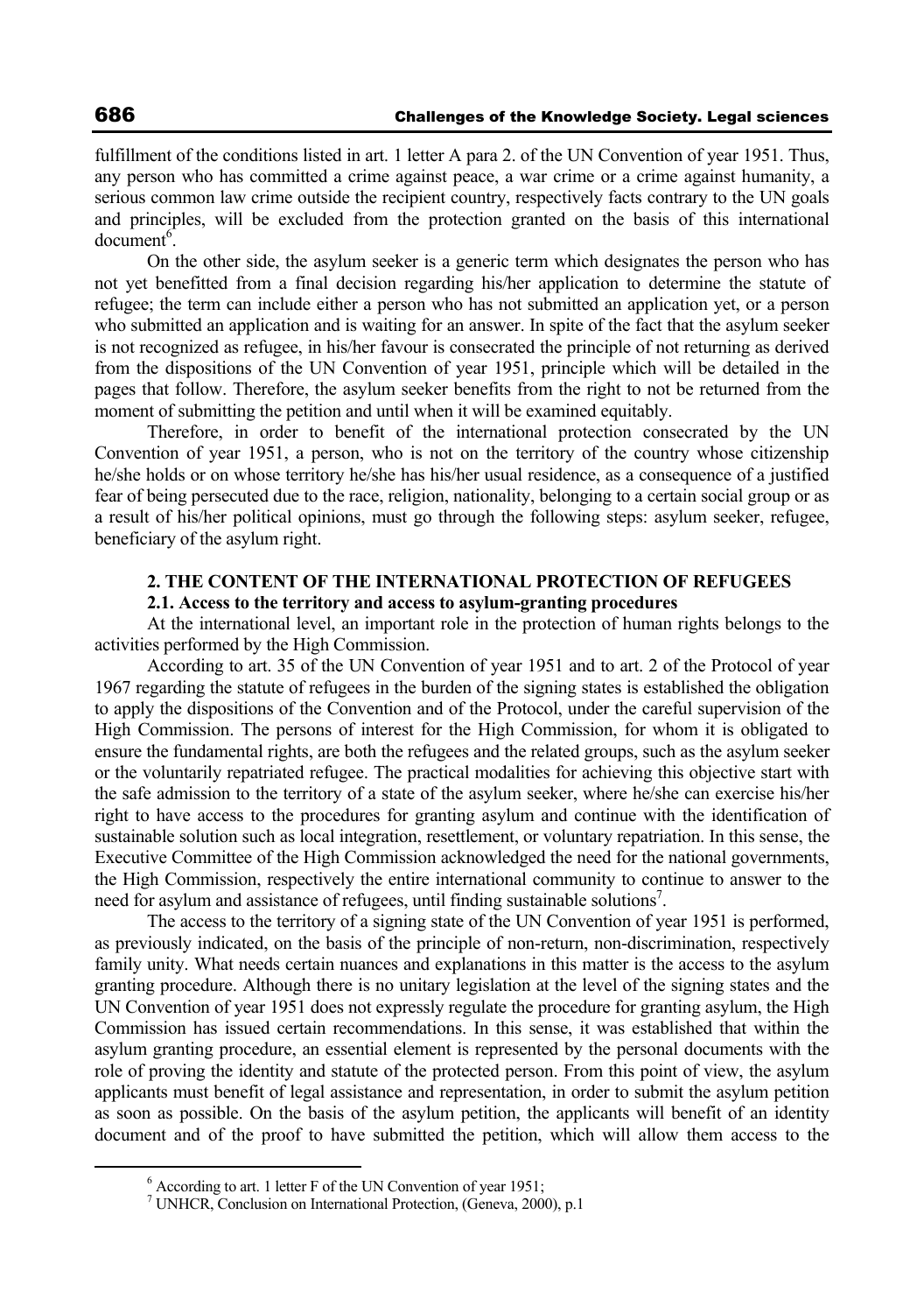territory of the asylum state until the making of a final decision with respect to the application submitted. In spite of this need, the asylum seekers face difficulties, most times, in submitting the application within a reasonable time, as a result of the psychological traumas suffered in the country of origin or as a consequence of their inability to find or pay legal assistance in the matter. Once the asylum application is submitted, both the petitioners and the asylum country gain if it is rapidly examined, such as the people in need of protection to be able to benefit from it, and those who cannot be classified in the statute of refugee to benefit of the procedures made available to the immigrants. Before the authority competent to grant or refuse the statute of refugee makes a decision in the first stage, it is important that the applicant is able to personally defend his/her case before a qualified worker entrusted with analyzing the data and making an objective and impartial decision. At the same time, the asylum seekers whose petition was rejected must be given the right to formulate recourse in view of the re-examination of the application before an authority independent and impartial from the one who first decided the matter.

Following the granting of the statute of refugee, the role of the recipient states to protect the persons in question extends beyond the obligation to have access to the territory and to the asylum granting procedures, targeting, mainly, the discovery of sustainable solutions, either in the countries of origin, or in the countries of asylum or the states of resettlement.

#### **2.2. Voluntary repatriation**

At the international level, the return to the country of origin represents for the great majority of refugees the best solution to end their tragic situation. For this reason, voluntary repatriation is the sustainable solution enjoying the greatest support both from the countries of asylum and from the international community. In this sense, the Executive Committee of the High Commission established that while  $\alpha$ , voluntary repatriation, local integration and resettlement are traditional sustainable solutions for refugees ... voluntary repatriation is the preferred solution"<sup>8</sup>.

As derived from the conclusion of the Executive Committee, international support is given not to the process of voluntary resettlement or of repatriation, but only the voluntary repatriation process. From this point of view, we believe that we must outline the three concepts, such as to not be mistaken one for another, since they have numerous common elements.

Therefore, voluntary resettlement presupposes the return of the refugee in the country of origin, following a free decision, in spite of the fact that the risk of being persecuted still persists. Given the fact that the country of origin is not capable of offering the adequate living conditions, we consider that resettlement in the country of origin cannot be considered a sustainable solution with respect to the refugee, but only from the perspective of the host country, the protection obligation ceasing with the refugee's decision to assume the risks in the state of origin. The refugee's possibility to resettle voluntarily in the country of origin comes from the interpretation of art. 1 letter C point 4, according to which the UN Convention will cease to apply to persons who benefit of the statute of refugee, if they willingly return to their country of origin, in view of resettlement. Since the refugees benefit of the right to establish when they do and don not need international protection, the state of asylum cannot intervene in the refugee's decision to return to the country of origin, in spite of the dangers he/she is subjected to. Most times, the states of asylum can only offer refugees current and clear information regarding the condition in the country of origin. For this purpose, the refugees' representatives can benefit of the possibility to make visits in the country of origin and to present the reports drafted to the refugees in the asylum communities.

On the other hand, repatriation targets the return of the refugee in the country of origin, but, this time, against his/her will, with the mention that the risk to which he/she was subjected in country of origin ended. According to art. 1 letter C points 5-6, the Convention provisions will not apply in case the circumstances that led to the granting of the statute of refugee ceased and the person in

 $\frac{1}{8}$ UNHCR Executive Committee, Conclusion on International Protection, (Geneva, 2000), p.2;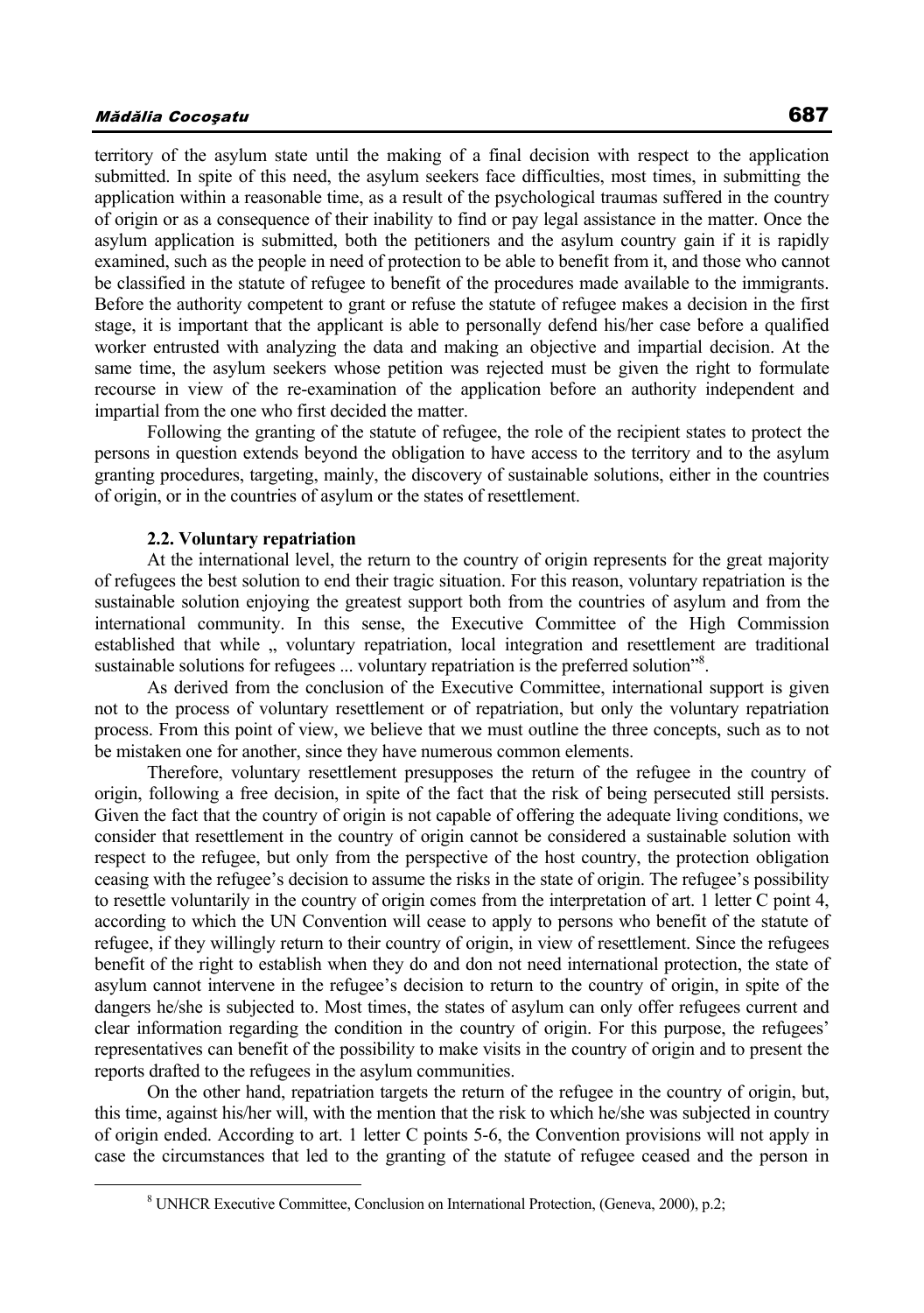question benefits of the protection of the state of origin. When these conditions are fulfilled, the state of asylum has the right to ask the refugee to leave its territory, even if the only option the latter has is to return to the territory of the state of origin. In order for the previous provision to be invoked, in the doctrine it was established that the change occurred at the level of the state of origin must fulfill three conditions: to be truly fundamental, to be long-lasting, to presuppose not only the elimination of the justified fear of being persecuted, but also the re-establishment of protection<sup>9</sup>.

In what concerns voluntary repatriation, it is similar to the voluntary resettlement and is different from repatriation through the fact that the return to the country of origin is performed following a free decision; it is different from the voluntary resettlement and similar to repatriation through the fact that the risk to which the person was subjected in the country of origin has ceased to exist. Hence, by voluntary repatriation we understand the return of the refugee to the country of origin as a consequence of a freely expressed decision, at the moment when the danger of persecution ends, and the country of origin is capable of offering national protection.

Voluntary repatriation is guaranteed through a tripartite agreement concluded between the state of asylum, the state of origin and the High Commission, which undertake different international obligations, in view of the refugee's return in safety and dignity. If the asylum state and the state of origin have the obligation to contribute to the promotion of voluntary repatriation as a sustainable solution, respectively the obligation to allow its citizens to return safely, without fear of harassment or discrimination, the role of the High Commission can be summarized in terms of promotion and facilitation of voluntary repatriation. Thus, in case the asylum state cannot achieve voluntary repatriation due to the high costs it cannot cover, it can resort to the high Commission, in order to organize transport and to provide assistance necessary for reintegrating the refugees in their country of origin.

Therefore, voluntary repatriation is not limited to the process of returning to the country of origin, the High Commission also having the obligation to ensure refugees access to material resources, opportunities and services in condition equal to the other citizens, from the social, economic and cultural point of view.

### **2.3. Local integration**

In search of sustainable solutions for the refugees, when voluntary repatriation is not possible, at the international level there is mentioned the possibility of local integration. In spite of the fact that this concept does not differ much from the states' obligation to observe the refugees' rights, established through the UN Convention of year 1951, once the right to asylum is granted, the person in question benefits from the possibility to remain in the asylum state for undetermined time, without feeling marginalized.

The rights enjoyed by the refugees in the asylum country differ from one region to another, depending on their level of development. Thus, the less developed regions do not put at the disposal of refugees the same material and social advantages of which benefit refugees in states belonging to Western Europe, North America or Australia. Therefore, most refugees targeting other sustainable solutions, such as those made available by member states, are those who have as asylum state a country in the less developed areas. Hence, in order for the integration process to be successful, it is necessary that at the international level responsibilities are divided, in view of increasing the capacity of less developed states to help refugees interact as equal members to the citizens of the host country.

On the other side, in the developed areas, the integration programs, such as foreign languages classes, professional training and the occupation of the work force, housing, have allowed refugees and their children to adapt, weakening their desire to return to the country of origin. The refugees' desire to remain in the developed countries for undetermined time was also consolidated by other

 <sup>9</sup> <sup>9</sup> James Hathaway, The Rights of Refugees under International Law, (New York: Cambridge University Press, 2005), p.922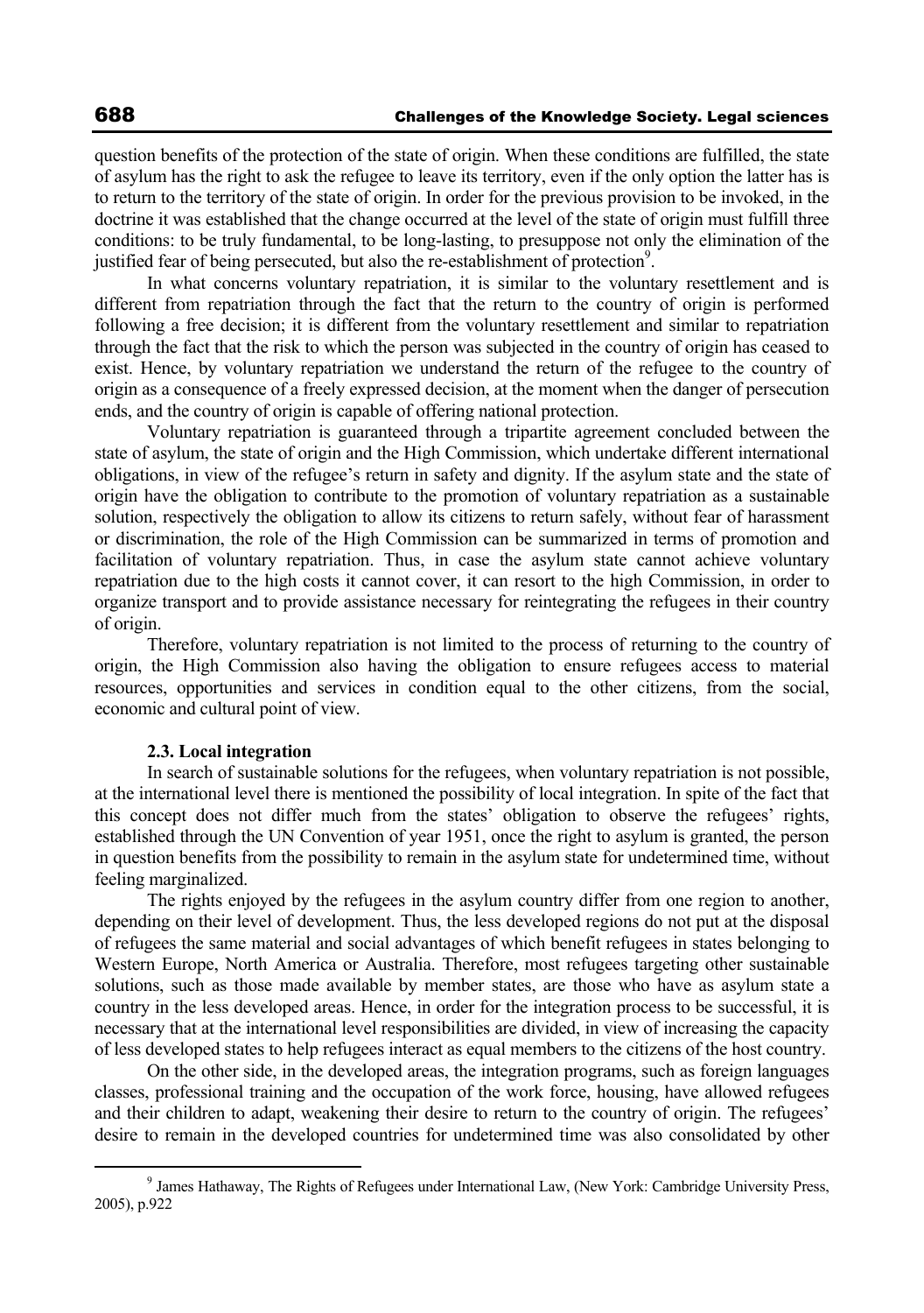factors, such as the states' practice of not withdrawing the right of stay to persons whom asylum was granted or the low number of voluntary repatriation programs made available. Although the UN Convention regulates the possibility of the signing states to withdraw the statute of refugee in case the respective person has the possibility to safely return to the country of origin, the developed states did not apply this disposition, not even in what concerns the refugees from countries where the persecution regime was replaced with a democratically elected government<sup>10</sup>.

The national policies of local integration make available to the refugees a wide range of rights, such as the freedom of movement, access to education and to the labour market, which, on the long term determines the refugees to become less dependent on the state aid and to contribute to the development of the state of asylum.

Since local integration targets, first of all, the obligation of the states to respect all refugees' rights, as regulated by the UN Convention of year 1951, we consider that in this section of the paper the focus must be placed on art.  $34<sup>11</sup>$  which establishes the possibility of the refugees to gain the citizenship of the asylum state. The granting of the citizenship of the asylum state implies both the end of the refugee statute, with all its advantages and disadvantages, and the benefit of all rights recognized to the state's own citizens. For example, the naturalized refugee will granted the right to participate to the political life of the asylum state, right which is not recognized today through the UN Convention of year 1951.

In spite of the fact that it is not expected for the states to proceed to the granting of citizenship in mass or to substantially reduce the requirements necessary for granting the statute of citizen, art. 34 institutes two specific forms by means of which this process would be facilitated for the refugees. Therefore, it is expected that the states accelerate the process of analyzing the naturalization applications submitted by the refugees and reduce the fees and costs for such as procedure, as much as possible.

Therefore, the process of local integration of refugees represents a sustainable solution combining three dimensions. Firstly, it is an economic process through which is aimed to ensure to the refugees subsistence means and a level of living comparable to the citizens of the asylum state. Secondly, it is a social and cultural process of adaptation and acceptance in the social life of the host country and of living without fear of discrimination. Thirdly, it is a legal process by means of which the refugees have a wide range of rights in the asylum state, reaching the point when they are ensured all economic, social and political rights, as a consequence of naturalization.

#### **2.4. Resettlement**

In case a refugee cannot be voluntarily repatriated and not even naturalized in the country where he/she found refuge, at the international level was developed a third sustainable solution meant to protect the persons in a situation so difficult, by granting them the possibility to transfer to another state which accepted to receive and protect them.

As refugee, a person first requires a country of asylum, which to ensure conditions of safety; however, in numerous situations, the state where he/she goes first is not capable or is unwilling to offer him/her the protection he/she needs. Therefore, the causes that determine a refugee's resettlement to a third country target either the refugee's special needs, which cannot be fulfilled in the country that granted the right to asylum, or the state's refusal to grant protection, since the acceptance of the refugees would determine a threat to national security or public order. For instance,

<sup>&</sup>lt;sup>10</sup> UNHCR, The State of The World's Refugees 1995: In Search of Solutions, Chapter 2, (Oxford University Press, 1995), p.18;<br><sup>11</sup> The contracting states will facilitate, as much as possible, the assimilation and naturalization of refugees.

They will especially try to accelerate the naturalization procedure and to reduce, as much as possible, the fees and costs of this procedure.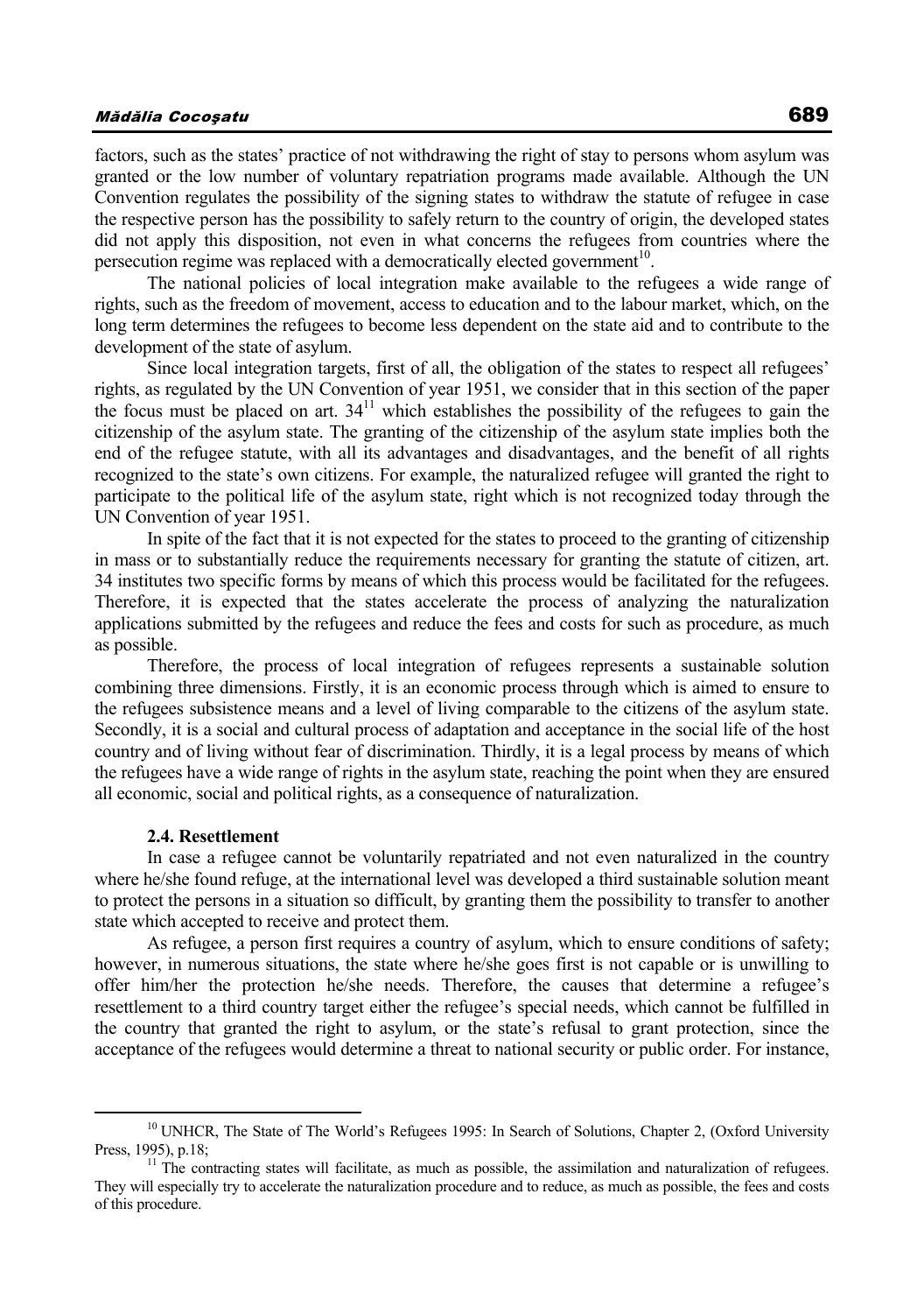since Turkey does not acknowledge non-Europeans as being refugees, settlement into a third country has long represented the only viable solution for the refugees from  $\text{Iran}^{12}$ .

The UN Convention of year 1951 indirectly regulates the possibility of the refugee to resettle in a third country in art.  $30^{13}$  which recognized to him/her the right to transfer the assets he/she introduced on the territory of the state he/she reached first, to the territory of another state, which admitted him/her in view of resettlement. Taking into account the fact that in year 2001 almost two third of the countries identified by the High Commission as being asylum states are between the first 40 countries identified through the UN Development Program as being the poorest in the world, their inability to offer long-term sustainable solutions determines the need to resettle refugees with the aid of the High Commission, to states which are capable and willing to commit national financial resources in order to integrate refugees $^{14}$ .

The refugees' resettlement process presupposes a close cooperation between the state on the territory of which the refugee first fled, the resettlement third state, and the High Commission, for the purpose of sharing the responsibilities of the refugees; protection between the countries throughout the world, signatories of the UN Convention of year 1951 and of the UN Protocol of year 1969.

According to art. 2 letter f of the Statute of the High Commission, the state on whose territory the refugee arrives first must issue travel permits and other documents in view of facilitating the resettlement of the refugees. In what concerns the role of the High Commission, it targets, among other things, the capacity to encourage states to develop resettlement programs, to introduce more flexible resettlement criteria. On the other hand, the third state, although it uses its own criteria to establish who is eligible to resettle on its territory, must take into consideration the proposals made by the High Commission and analyze each separate case.

The resettlement countries benefit, however, of the possibility to refuse certain resettlement cases, as a consequence of the problems and special needs of the refugees, which would require costs much higher than the funds available. In spite of these factors, there are third parties motivated in resettling refugees difficult to place, both for humanitarian, and for economic, social, cultural reasons. Therefore, on the long term, the refugees can have an important contribution at the level of the resettlement society as a consequence of creating new enterprises and jobs, of improving productivity, the intellectual, social and cultural capacity specific to their area of origin.

### **3. SPECIAL CASES**

## **3.1. The international protection of female refugee**

The female refugees have, to a high extent, the same protection needs against forced repatriation, armed attacks and other violence, prolonged and unjustified detention, similar to all other refugees. In comparison with men, the women refugees have also a series of specific needs resulted from their vulnerable physical and psychic condition<sup>15</sup>. The High Commission, recognizing the fact that the statute of refugee has different effects on women, compared to men, prepared in year 1991 the document entitled "Guidelines on the Protection of Refugee Women", with the role of

<sup>&</sup>lt;sup>12</sup> Simeon James, Critical Issues in International Refugee Law, (New York: Cambridge University Press, 2000), p.194;<br> $13^{13}$ , A Contracting State shall, in conformity with its laws and regulations, permit refugees to transfer assets

which they have brought into its territory, to another country where they have been admitted for the purposes of resettlement.

A Contracting State shall give sympathetic consideration to the application of refugees for permission to transfer assets wherever they may be and which are necessary for their resettlement in another country to which they

have been admitted";<br><sup>14</sup> UNHCR, Refugee Resettlement: International Handbook to Guide Reception and Integration, (Geneva, 2002), p.7; UNHCR, Guidelines on the Protection of Refugee Women, (Geneva, 1991), p.3-4;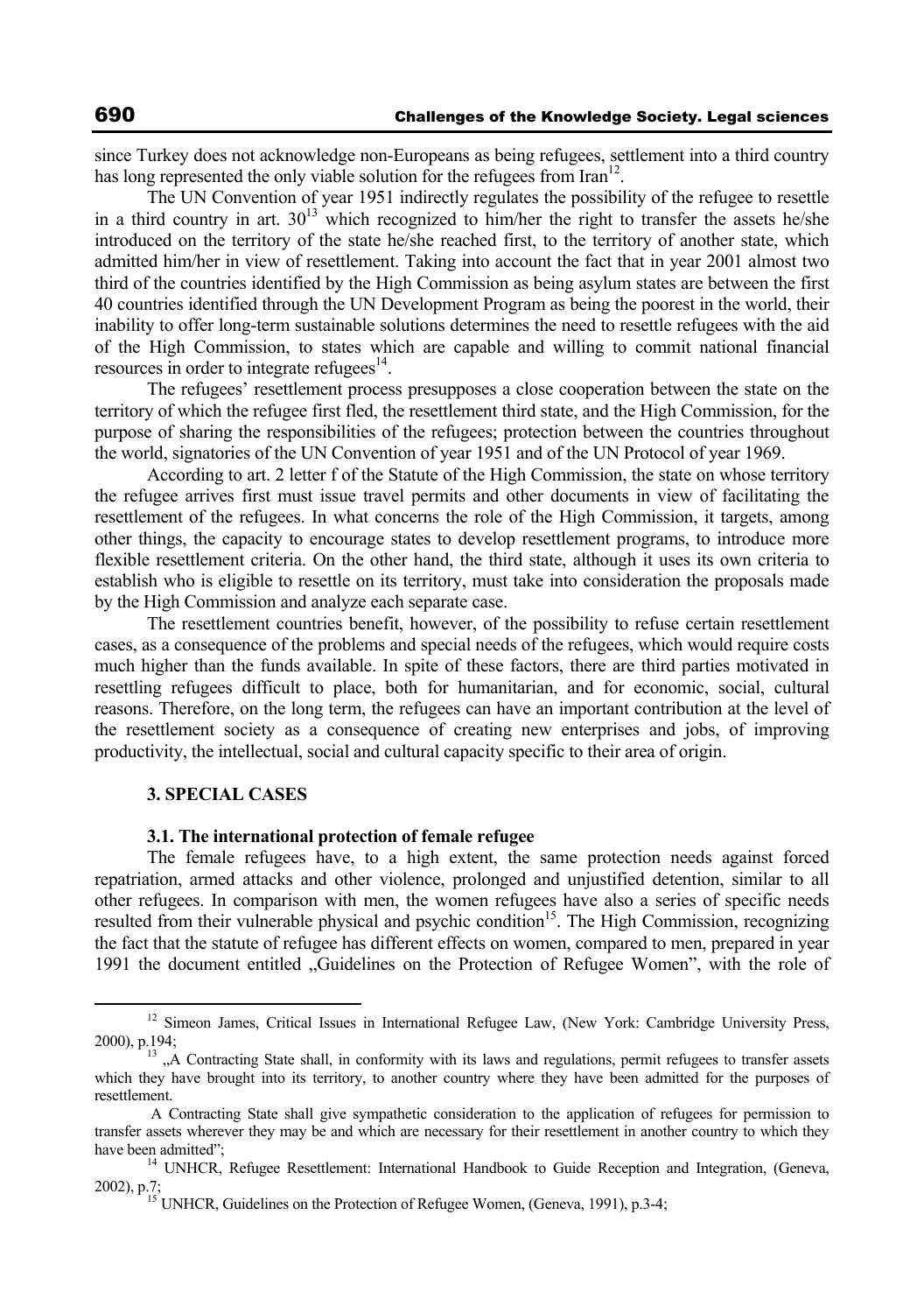identifying the problems and risks that women refugee face, in view of outlining specific measures which can be taken in order to improve their protection.

The document adopted by the High Commission targets first the problems faced by women refugee in the asylum state and does not regulate to the same extent the risks to which they are subjected at the moment of reintegration in the country of origin, as a result of repatriation. Since the risks to which women are subjected as a consequence of reintegration cause the same massive breaches of human rights as the risks to which they are subjected in the asylum country, in the paper at hand we attempt to analyze the problems and the risks, respectively the applicable measures, in view of reducing them from the two possible perspectives.

Once arrived in the asylum state, the women refugees are, most times, separated from the male family members, as a result of the chaos or as a consequence of their death during the hostilities in the country of origin, which makes the women refugees susceptible of sexual aggressions or other forms of violence. The authors of the acts of violence can be represented either by the military staff of the male citizens of the asylum state, or by the male refugees. For example, in case in the refugee camps a certain group of men control the distribution of aid, women can find themselves forced to have sexual intercourse in order to obtain food for themselves, respectively for their more vulnerable family members, such as children and the elderly, left in their care. In case a woman refugee from Somalia is subjected to rape, she will be a victim of both the attack itself, and of the social values in the country of origin which condemn a raped woman to living her entire life in shame. Also, there are cultures that establish that women cannot feed until the men have ensured all necessary surpluses, and in the refugee camps where supplies are limited, women end up insufficiently hydrated, which may lead, in certain cases, even to death<sup>16</sup>. In spite of the fact that women are accompanied by male family members, they can still be subjected to aggressions, either of a psychic nature, or of a physical nature. For instance, in case the man's application for asylum was rejected, the women refugee has the possibility to submit a separate application, as a result of the sexual persecution in the country of origin. At the moment when the person before who the woman refugee must have her interview for granting the right to asylum is a man, the mentioning of the aspects of a sexual nature may determine a psychic aggression, as a consequence of the details means to affect her honour. Even if sex is not explicitly mentioned in the UN Convention of year 1951 as representing grounds for justified fear of persecution, at the international level, many times, the applications for granting the statute of refugee for reasons pertaining to sex which presuppose acts of sexual violence, genital mutilation of the woman, force family planning, were accepted. In addition, some women refugees, together with their male family members, in Nepal, found themselves forced to accept to continue to live together with them, in spite of the violent and abusive relations exhibited, because the internal law presupposed that the food products and the other aids destined to refugees be distributed through the male family members $17$ .

In order to protect women refugees before sexual aggressions or other forms of violence, the High Commission, targets, among other things, the identification of the aggressors and their criminal prosecution, for the crimes committed. Also, the women refugees subjected to aggressions of any kind may resort to social counselors and psychologists made available to them by the high Commission. We believe that this mechanism is not efficient in the protection of female refugees because it presupposes the punishment of the aggressors as a consequence of a previous breach of the rights of women refugees, respectively the aiding of women already assaulted, and not the prevention of such criminal facts. From this point of view, the mechanisms proposed by the High Commission evolved towards a preventive system, which starts with the persons targeted by aggressors. Thus, the education of female refugees with the help of non-governmental organizations regarding their rights, guaranteed both in the national and in the international system, which not all women refugees end up

<sup>&</sup>lt;sup>16</sup> Hathaway, The Rights of Refugees under International Law, p. 475; <sup>17</sup> Hathaway, The Rights of Refugees under International Law, 476;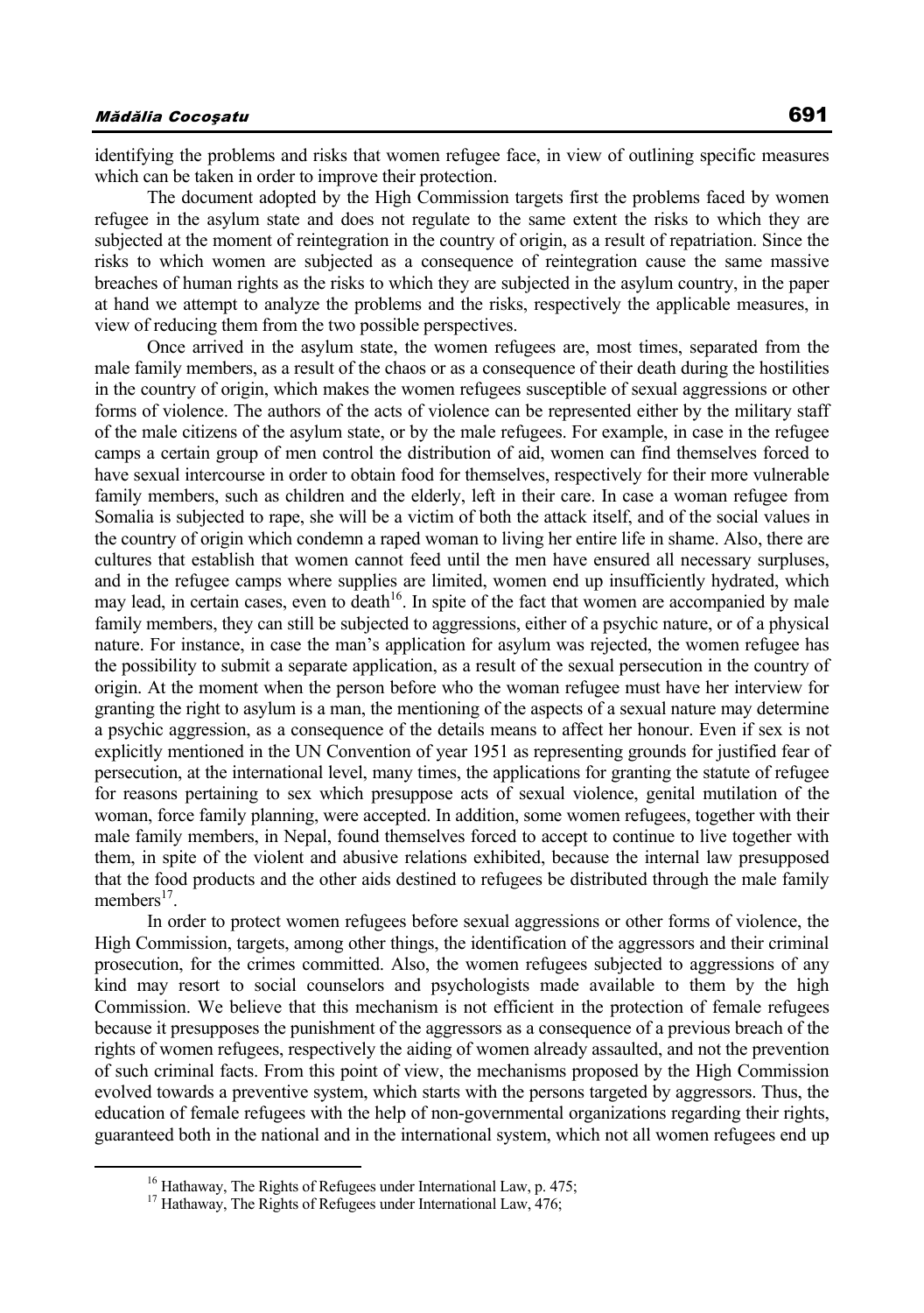knowing, may often represent a solution to the problem of aggressions to which they are subjected<sup>18</sup>. For example, in Pakistan, the High Commission, with the help of the local partners, established a legal assistance service of which to benefit, mainly, the female refugees, and, also, is constantly supporting workshops regarding human rights, including women's rights. In order to ensure that women refugees are not forced to offer sexual favours for the purpose of obtaining food, it is targeted that they benefit from the direct distribution of food. Also, the High Commission targets the reunification of separated families, such as the number of unaccompanied women to be reduced, and the number of women subjected to sexual assault or to other forms of violence to implicitly decrease.

The return of the female refugees to their country of origin does not represent, most times, the best applicable sustainable solution. In some situations, the female refugees must repatriate as a consequence of the decisions made for them by the male family members, and in other situations the absence of information regarding the situation in the country of origin determines them to make the decision to repatriate without knowing the real situation<sup>19</sup>. Since the problems women refugee face are not reduced only to the period during which they are on the territory of the asylum country, once returning to their country of origin, the women refugees risk becoming again targets of sexual aggressions or of other physical or psychic violence. For instance, they can be subjected to aggressions by the Government, the army or other persons, due to revenge for having fled the country of origin or they can be susceptible of sexual blackmail, in exchange for material assistance or in view of obtaining the documents required by the governmental officials<sup>20</sup>. From this perspective, the High Commission wishes to ensure women refugees equal access to the repatriation procedures, such as those who fear the situation existing in the country of origin to be protected on the grounds of art. 33 para. 1, which forbids the return. In order to allow women refugees the knowing of the situation existing in the country of origin and in order to help them make a correct choice regarding voluntary repatriation, they will be given correct and current information.

 Since the role of the High Commission is to supervise the protection of refugees both in the asylum country and in the country of origin, in case of repatriation, the female refugees will benefit of international protection regardless of the country on whose territory they are, providing them legal, material and social assistance, meant to prevent possible physical or psychic aggressions.

### **3.2. The international protection of children refugees**

As a consequence of their dependence on parents or on other adults capable of supplying them all needed for survival, as well as of their development needs, which make them more vulnerable to certain breaches of human rights, the children refugees, as the women refugees, need special protection and care. In this sense, the High Commission and the entire international community developed a multitude of international norms and policies in order to protect children refugees, both in the asylum country and in the country of origin, in the situation in which they are repatriated. The treaty establishing the standards applicable to children is the UN Convention of year 1989 regarding children's rights. In spite of the fact that this treaty does not target expressly the refugee children, the obligation of the signing states to apply it to persons under the age of 18, without any discrimination, determines the High Commission to consider the Convention regarding human rights and being the reference normative act for its actions<sup>21</sup>. Recognizing the fact that the statute of refugee has different effects on children, compared to adults, the High Commission prepared in year 1994 another special document called  $\alpha$ , Refugee Children: Guidelines on Protection and Care".

<sup>&</sup>lt;sup>18</sup> UNHCR, Guidelines on the Protection of Refugee Women, paragr. 52;<br><sup>19</sup> UNHCR, Guidelines on the Protection of Refugee Women, paragr. 68;<br><sup>20</sup> UNHCR, Sexual Violence Against Refugee: Guidelines on Prevention and Respo paragr. 1.4;<br><sup>21</sup> UNHCR, Refugee Children: Guidelines on Protection and Care, (Geneva, 1994) 19;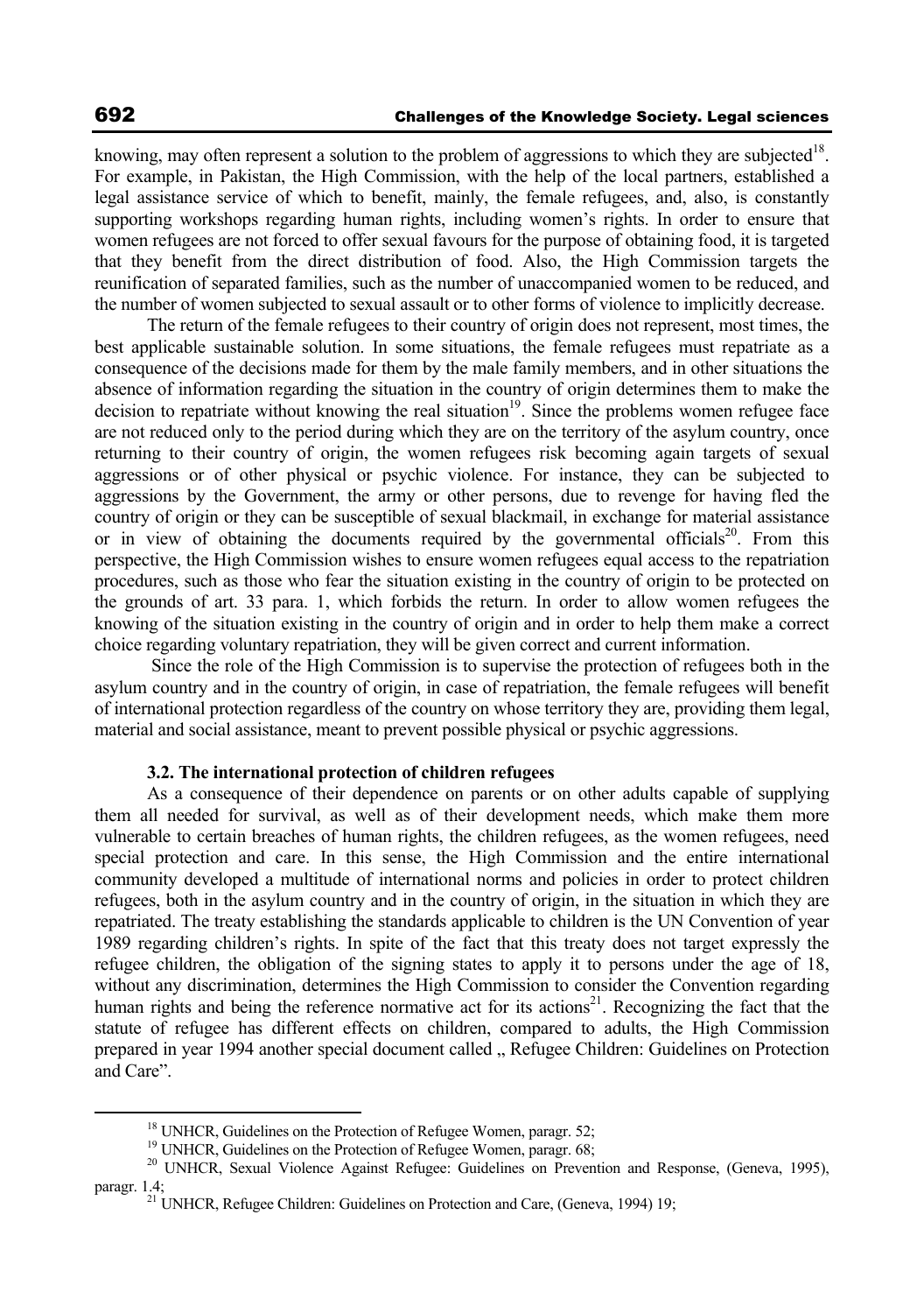The risks to which children refugees are subjected in the asylum country vary from the ones of psychological nature, such as the act of suddenly leaving the country of origin, the leaving behind of family and friends, until those of social nature, such as the forced interruption of education, the lack of time or places for play, the pressures for recruitment from the armed groups. For the children separated from their family, these risks amplify, in comparison to the other children refugees. In a new society with different cultural characteristics, children refugees learn to adapt with the help of their parents, separation from one or the other of the parents depriving the child from the right to have a model in life<sup>22</sup>. The absence of either parent determined the children refugees to undertake many of the parents' responsibilities, their development needs being ignored. For instance, in case a female child refugee is in the asylum country with her brother and other smaller siblings, the daughter is forced to replace her mother in the process of caring for her siblings, thus being deprived of her right to play or to go to school. Also, female children refugees often face protection problems greater than the male children. In some societies, girls being considered inferior to boys, they risk being subjected to neglect and, in more serious cases, even to physical or sexual abuse.

The protection and assistance of children refugees before the above-mentioned dangers follows the "triangle of rights" regulated by the Convention regarding the rights of the child (the rule of the best interests, non-discrimination and participation), by promoting both the direct aiding actions and the indirect aiding actions, through the families and the entire asylum community.

 The activities by means of which the direct protection of children refugees is targeted may comprise the creation of play spaces, the establishment of support groups, the granting of the right to participate in making the decisions regarding their future. In the healthy development of a child, an important place is represented by the possibility to play. Therefore, the refugee camps or the refugee admission centers must put at the disposal of the children refugees places for play, without danger, which to help their integration in the community together with the citizens' children. The establishment of support groups allows the children refugees to understand that they benefit of moral support from the persons before who they can express their thoughts and can search for advice for the problems troubling them. Together with the development of the children refugees, it is important that those who can formulate their own opinions have the opportunity to express them and to have them taken into account, and in case when the depression specific to the statute of refugee prevents them to make objective decisions, they must benefit of professional counseling.

Considering the fact that, usually, children refugees are dependent on the adults, both for physical survival and for their psychic and social welfare, one of the most beneficial protection modalities includes indirect protection by means of the family and of the asylum community. Therefore, the High Commission aims, first of all, to prevent the separation of children refugees from their families and to promote family unity. In the situation when the family members have already been separated, there are developed programs for the search and re-establishment of the contact between them. The identification of the parents or of other relatives is very important for children refugees because it offers them the hope of reuniting the family. The role of the community in the protection of children refugees derives, first of all, from the granting of the right to education, school proving to be one of the best solutions in the creative stimulation of children, respectively the development of their social skills<sup>23</sup>. The quality of education for the children refugees must be, though, of the same quality as that supplied for citizens of the same age. For example, in year 2004, many of the 65,000 Sudanese children refugees discovered in Uganda what in their country of origin proved to be a luxury for the majority of them, namely free primary education.

 In spite of the fact that voluntary repatriation also represents in case of children refugees the sustainable solution that enjoys the greatest support at the level of the international community, the return to the country of origin does not imply the cease of the obligation of the High Commission

 $22$  UNHCR, Refugee Children: Guidelines on Protection and Care, 31;

<sup>&</sup>lt;sup>23</sup> UNHCR, Refugee Children: Guidelines on Protection and Care, 45;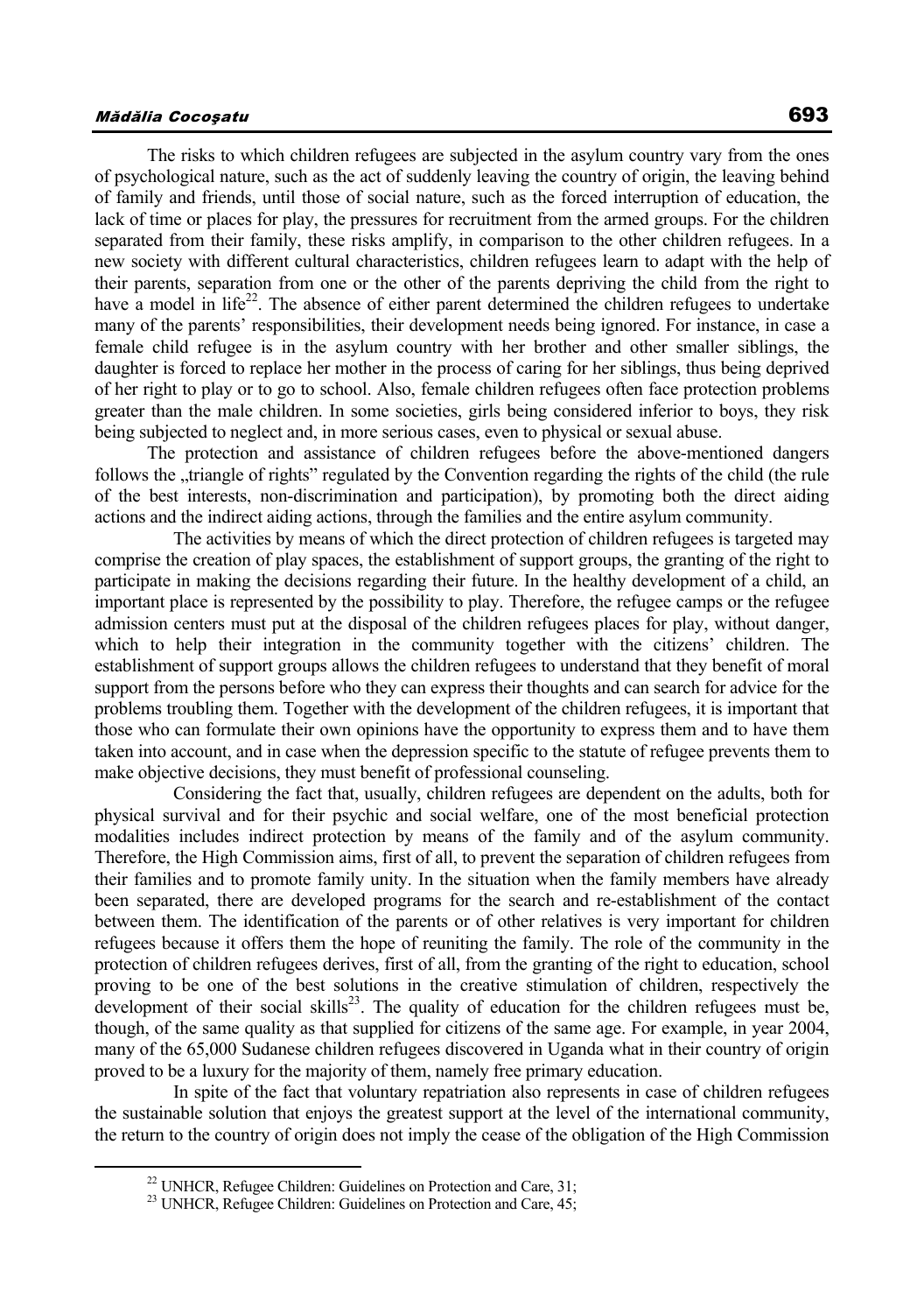to offer protection and assistance. Once returned, the children refugees must have access to basic resources and services, enjoying the fundamental rights and liberties to the same extent as their fellow countrymen. Hence, it is essential that the High Commission establishes partnerships with the social assistance services, the governmental and non-governmental organizations in the country of origin, in order to ensure the welfare of children refugees after their return. In this sense, there must be intensified the activities for tracing the parents or other relatives of the children refugees separated in the country of origin. In addition, since access to education represents one of the most important measures allowing children refugees to reintegrate, the High Commission must contact the Ministry of Education in the country of origin, such as upon their repatriation their studies completed in the asylum country are recognized.

In conclusion, the obligation to protect children refugees exceeds the territory of the asylum state at the moment when they are repatriated, being ensured legal, material and social assistance, meant to prevent the possible physical or psychic aggressions, regardless of the country of whose territory they are.

## **3.3. The international protection of elderly refugees**

In spite of the fact that there is no express definition of the notion of elderly refugee, since the age starting with which persons can be classified in this category varies between 40 years old in some countries in Africa and 70 years old in certain states of Latin America, the older refugees wherever face common problems, both in the asylum country, and in the country of origin, following repatriation.

Elderly refugees are more difficult to integrate in the asylum country. While youngsters leave the refugee camps searching for jobs, the elderly refugees are most often left behind, abandoned by the family members who feel they do not have the resources necessary for caring for them. Because of their age, they have reduced access to the forms of occupation or the work force, to the information regarding the rights, services and facilities placed at their disposal by the national or international legislation. Often, the older refugees are not even aware of the existence of the High Commission or of the agencies entrusted with their protection or, in the situation in which they are aware of the existence of these services, they do not feel confident enough to resort to them<sup>24</sup>. Therefore, the elderly refugees end up facing in the asylum country extreme situations such as marginalization as beggars, horrible life conditions, absence of medical care making them vulnerable to different illnesses.

In order to avoid such situations, the High Commission must, first of all, take into account the special needs of the elderly refugees when elaborating social and legal assistance programs. The reduction of the vulnerability characteristic to the elderly refugees does not necessarily target the creation of special services for them, but it aims to ensure equal access with the other refugees to the services vital for them<sup>25</sup>. Since the elderly refugees may often have difficulties in accessing the clinical services or the food and aid distribution points, as a result of mobility problems, the High Commission may conclude partnerships with non-governmental organizations in sectors such as health, law, professional training in the asylum countries, through which to ensure that the elderly refugees receive the care they need. The most beneficial modality of helping the elderly refugees in the local integration process remains, however, the granting of the possibility to become involved in the projects at the level of the asylum community. In this sense, the elderly refugees can be involved in the process of teaching or caring for children. The active persons should, also, be included in nonformal educational programs or in professional training programs.

In spite of the efforts made at the level of the asylum states, the older persons are most affected by the phenomenon of social disintegration, often being forced to repatriate. Once in the

<sup>&</sup>lt;sup>24</sup> UNHCR, Protecting Refugees: A Field Guide for NGOs, (Geneva, 1999), 62;

<sup>&</sup>lt;sup>25</sup> UNHCR, Policy on Older Refugees, (Geneva, 2000), paragr. 14;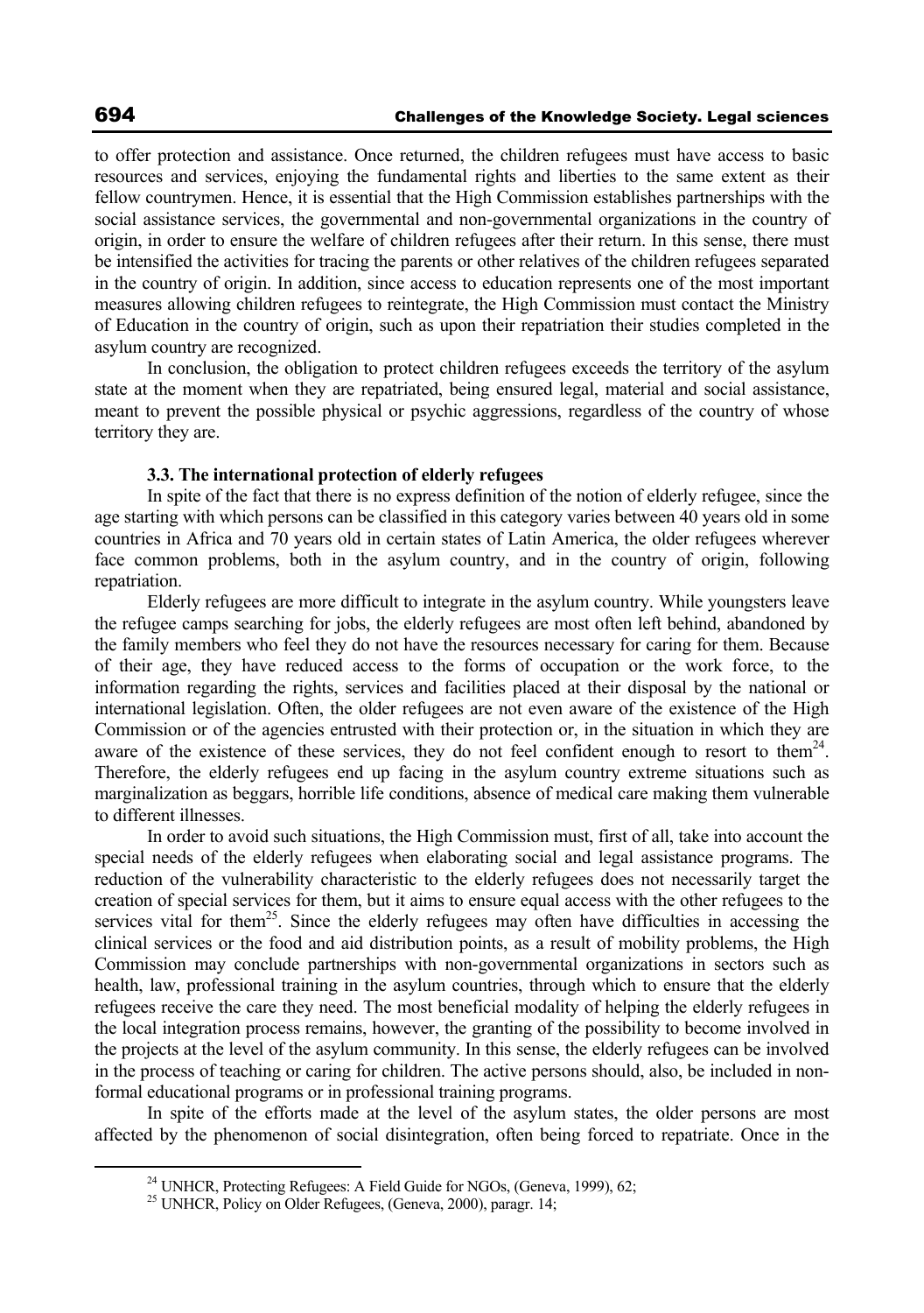country of origin, the problems of the elderly refugees are not solved, in many cases these persons remaining dependent on the High Commission for long periods of time. Therefore, upon repatriation, the High Commission must first facilitate the reunification of the family when needed, requesting the support of the countries of origin in the process of local reintegration. For example, in Croatia, the vast majority of the elderly refugees who repatriated contributed to the peace and reconciliation measures at the community level.

Thus, the goal of the High Commission in what concerns the elderly refugees is to offer them the possibility to live their last years in dignity and security, regardless of the country on whose territory they are, either by means of an active contribution within the asylum community, as much as possible, or by offering case and support when they become fragile from the physical or psychic viewpoint $26$ .

### **Conclusions**

As a consequence of the research performed in view of achieving this paper, we can state that the adoption of the UN Convention of year 1951 regarding refugees represented an important moment within the process of the international protection of refugees, marking both the codification of all international norms in the matter, until that date, and their development by means of elaborating new rules. The character of fundamental norm of the international protection that the UN Convention of year 1951 enjoys could not, however, prevent the adoption of complementary regulations at the regional and national level.

In spite of all efforts made at the international, regional, respectively national level, the regulation of the statute of refugee experiences even today numerous gaps that determine a weak quality of the protection granted on long or short term to persons exiled from their country of origin as a result of fear of persecution.

On the one hand, we can state that through the adoption of the UN Convention of year 1951 it was not created the desired unitary international system which to allow all needy persons equal access to international protection.

First of all, the dispositions of the international document generated from the moment of the adoption and until today a variety of interpretations in the national doctrine and jurisprudence, the imprecision of the language often preventing the attorneys or judges to argue their pleas or decisions. An eloquent example is represented by art. 1 letter F of the UN Convention of year 1951, which regulates the institution of the exclusion from international protection. In the absence of express definitions, in the text of the international document, regarding fundamental notions of the process of exclusion from protection, such as crime against peace, war crime, crime against humanity etc., the interpretation of the international dispositions in the matter may differ radically at the level of the signing states, by granting extended senses, as a consequence of the national interest. Therefore, the applicant for international protection may be deprived of his/her rights recognized by the UN Convention of year 1951 and may even be forcefully returned to the state of origin, where there is a risk of persecution. An important role in the unification of the interpretations of the dispositions in the matter belongs to the United Nations High Commission for Refugees, since the documents adopted by it have a guiding role for the domestic doctrine and jurisprudence of the signatory states. Still, we believe that this guiding character is not sufficient in order to completely unify the international system of refugees' protection and, in this sense, we would propose an obligatory character of the documents for the signatory states. We consider that together with the international obligations undertaken as a consequence of signing UN Convention of year 1951, the obligatory character of the documents adopted by the United Nations High Commission for Refugees would place refugees' protection in the foreground, and the national interest would not prevail.

<sup>&</sup>lt;sup>26</sup> UNHCR, Policy on Older Refugees, paragr. 11;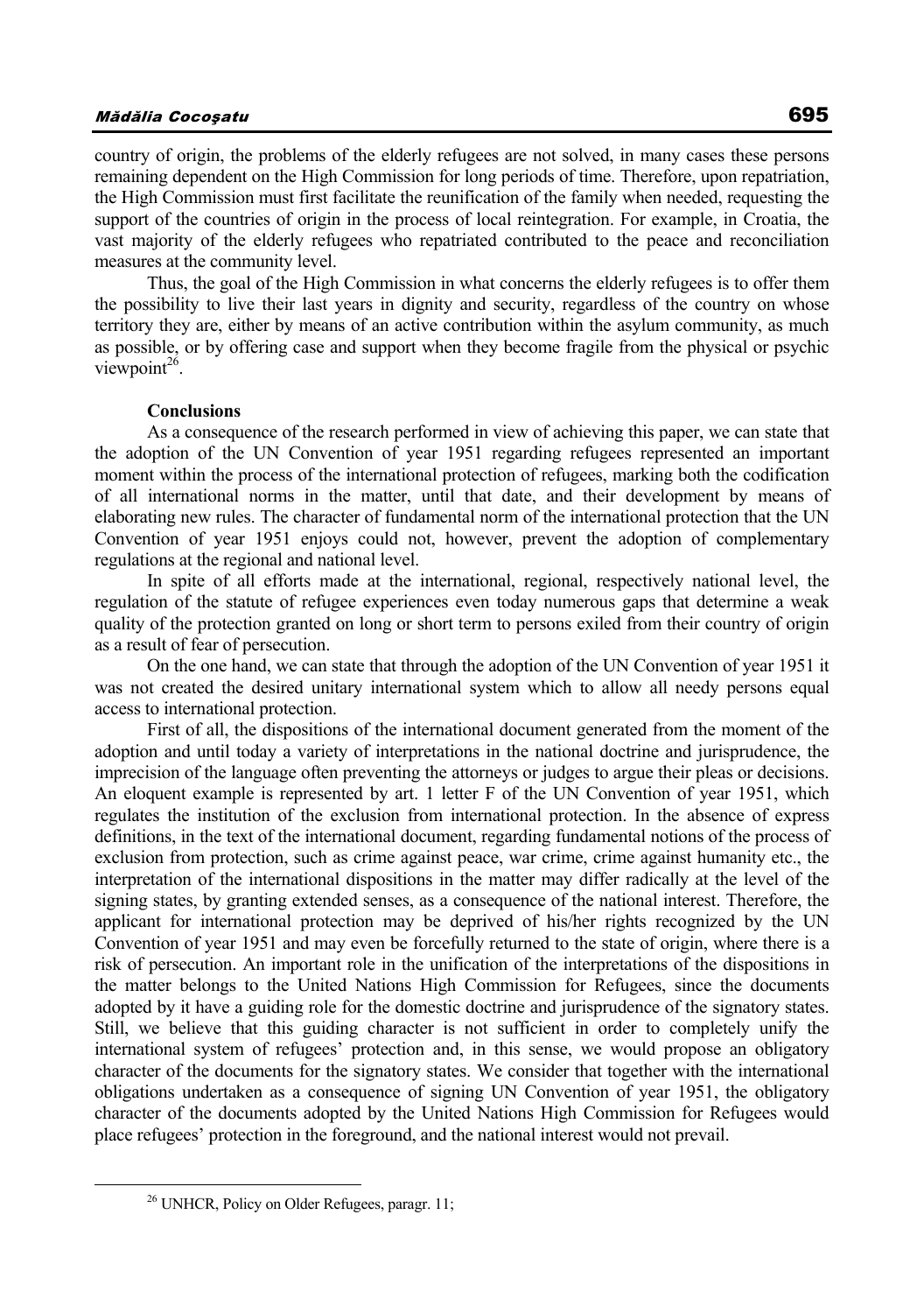Secondly, in spite of the increasing number of states parties to the UN Convention of year 1951, respectively to the Protocol of year 1967, at the international level there continue to exist numerous states that did not undertake the international obligation to protect refugees. It is also true that some states host the largest part of refugees without being party to the international mechanisms regarding the refugees, but this fact does not ensure the observance of all right that this social category should enjoy. In this sense, we can take into account the case of India, which, although it is not a party to the UN Convention of year 1951, stated, through its representatives that it has always been generous with the refugees. In spite of these declarations, analyzing the legislation regarding aliens at the level of the Indian state, we will see that in order to enter the Indian territory, the foreign citizens must present at the border a valid passport and a proper visa, documents that, most often, the refugees do not have, and, therefore, their entry into India is denied. In the situation in which the refugees are able to enter the Indian territory, they can resort to the regional office of the United Nations High Commission, located in New Delhi, the refugee certificates issued by it being actually recognized by the Indian government. Still, the United Nations High Commission is not allowed to perform its activity in other regions of India, except for New Delhi and Tamil Nadu, and, therefore, the refugees located in remote parts of the country do not have access to international assistance, risking to be returned, since the Law regarding aliens, ignoring the principle of non-return, recognized both at the level of the international legal instruments, such as the UN Convention of year 1951, and at the level of custom, allows the Indian government to return aliens, including the applicants for the statute of refugee. We believe that these situations should be avoided, the United Nations High Commission having the obligation to positively influence the states in expressing their consent for becoming parties to the UN Convention of year 1951.

On the other hand, the UN Convention of year 1951 can be considered inefficient, since it is not flexible before new risks to which the refugees are subjected. From this point of view, we believe that the dispositions of the UN Convention of year 1951 are not eternal, such as, in order to not become obsolete and a relic of the Cold War, they should be modified in view of adapting to the new socio-legal conditions met today at the international level. The necessary direction for developing a system of refugees' protection by means of which to provide answers to the new requirements in the matter must be given by the High Commission as international organization with the role of searching for sustainable solutions regarding the statute of refugees.

First of all, we consider that the definition offered to the notion of refugee, based on the justified fear of persecution due to race, religion, nationality, belonging to a certain social group or political opinion, is incomplete before the new flows of refugees. Starting with year 1980, the refugee movements had a new basis, namely certain civil wars, ethnic conflicts, generalized violence, which put numerous applicants in impossibility to prove their justified fear, as regulated by art. 1 of the UN Convention of year 1951. Moreover, of the international protection promoted by the UN Convention of year 1951 can only benefit the persons outside their country of origin, thus ignoring the needs of the persons displaced internally, which are often of the same nature as that of refugees. In this sense, we can remember the millions of people relocated as a result of the civil war in Sudan and in the Democratic Republic of Congo.

Secondly, the UN Convention of year 1951 is the only major treaty regarding human rights which does not benefit of a mechanism for promoting the obligations undertaken by the states, by establishing an independent organism at the international level, with the role of contentious court. We consider that the role of the United Nations High Commission for Refugees, which targets exclusively the supervision of the observance of the dispositions comprised in the UN Convention of year 1951 is not sufficient and it should be extended such as to have elaborated a mechanism by means of which to facilitate the access of the refugees whose rights recognized by the UN Convention of year 1951 have been breached. In this sense, Government would be under the obligation to justify the measures taken, and in case of breach of the convention dispositions, to by applied drastic sanctions, in the form of money, which to enter the budget of the High Commission.